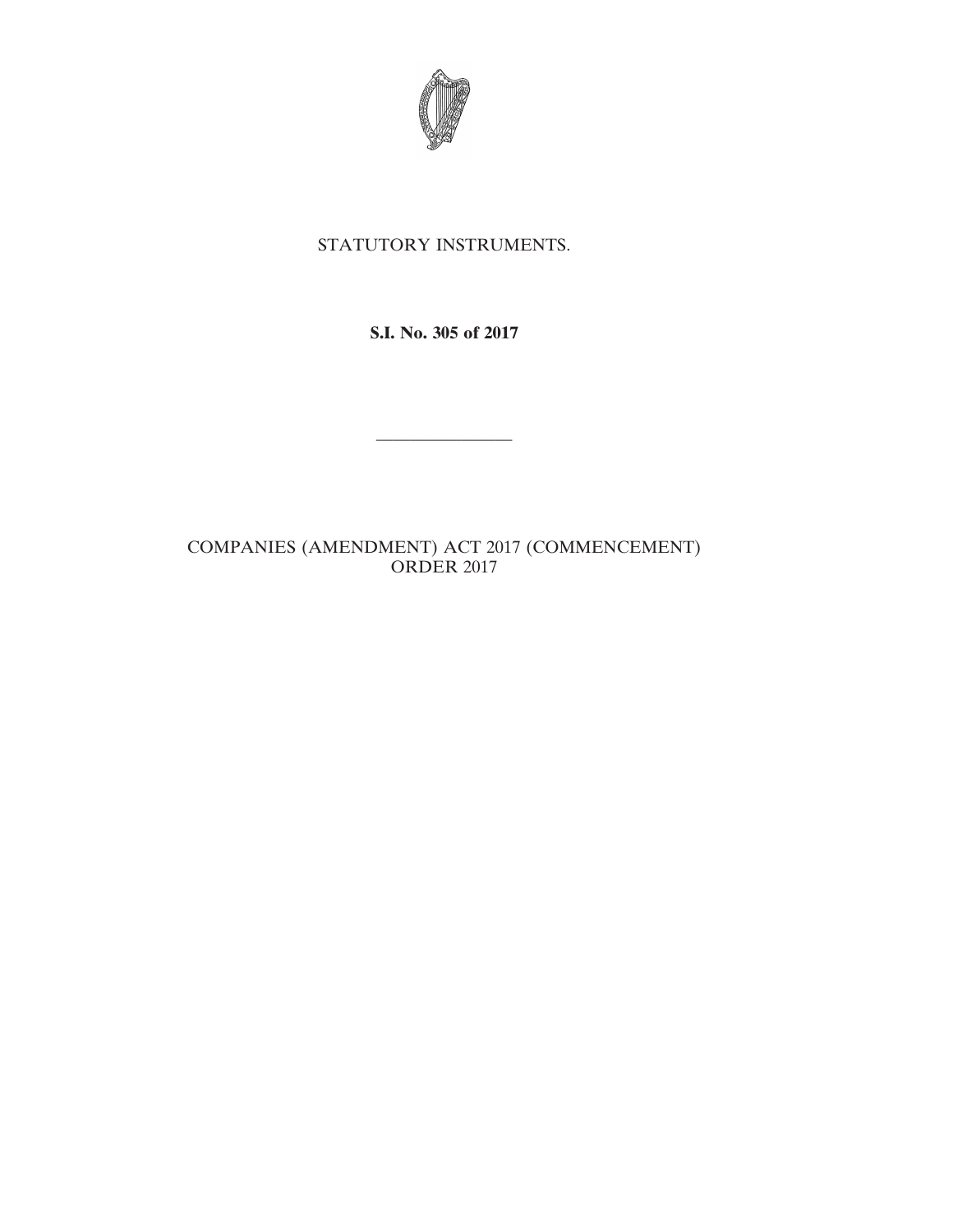## COMPANIES (AMENDMENT) ACT 2017 (COMMENCEMENT) ORDER 2017

I, FRANCES FITZGERALD, Minister for Jobs, Enterprise and Innovation, in exercise of the powers conferred on me by section  $2(2)$  of the Companies (Amendment) Act 2017 (No. 13 of 2017), hereby order as follows:

1. This Order may be cited as the Companies (Amendment) Act 2017 (Commencement) Order 2017.

2. The 18th day of July 2017 is appointed as the day on which the Companies (Amendment) Act 2017 (No. 13 of 2017) shall come into operation.



GIVEN under my Official Seal, 11 July 2017.

> FRANCES FITZGERALD, Minister for Jobs, Enterprise and Innovation.

*Notice of the making of this Statutory Instrument was published in "Iris Oifigiúil" of* 14*th July*, 2017.